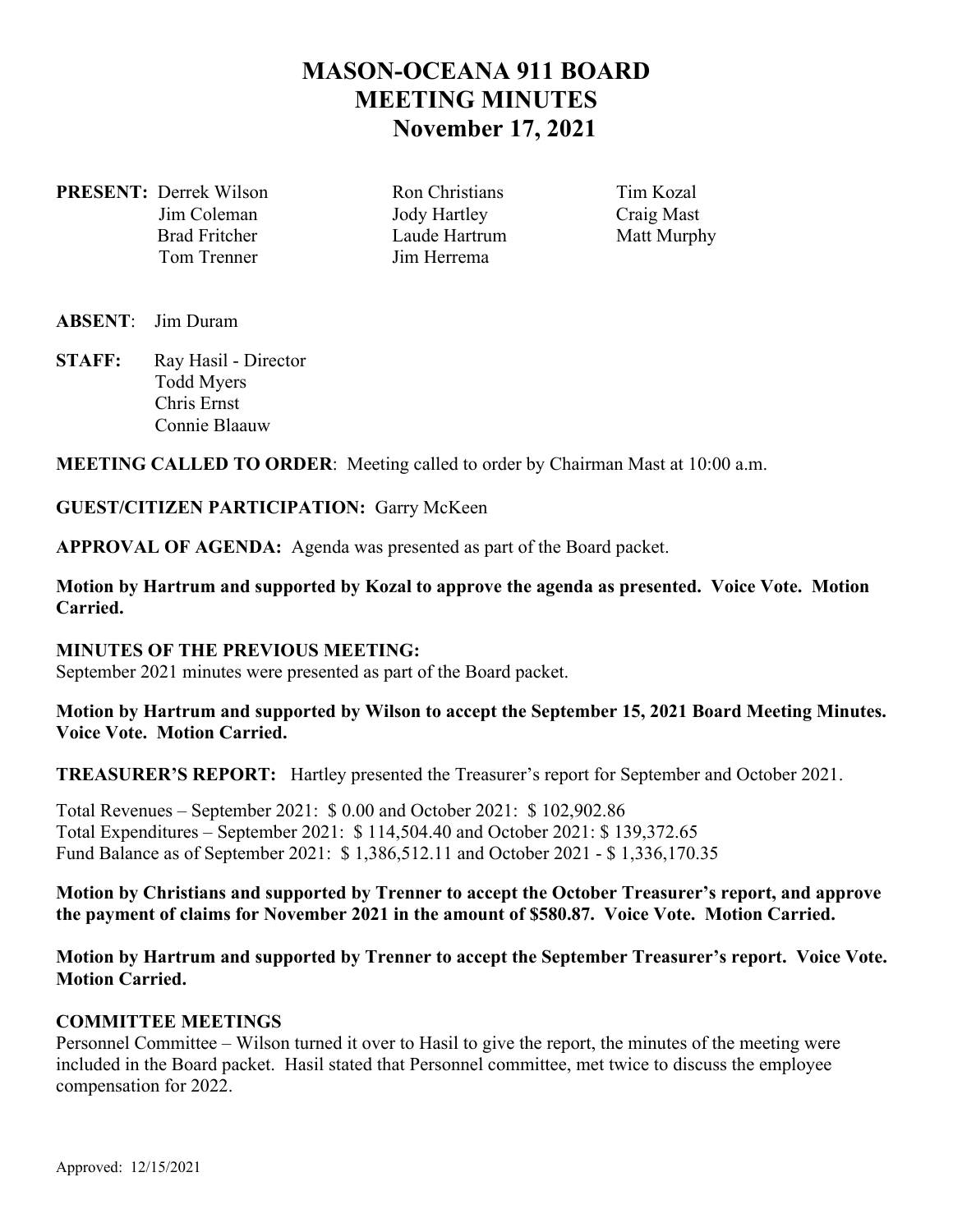Finance Committee – Hartley gave a report from the meeting. Both Hartley and Hasil stated that they believe that the projected revenue for 2022 is a low estimate. Hasil explained that he would rather be surprised than disappointed. Mast stated a lot of work went into the employee increase and budget for 2022, by both Personnel and Finance Committees. Mast stated the Board can choose to pass the budget as a whole or go individually through each motion forwarded to the Board by Finance.

# **Motion by Kozal and supported by Hartley to accept the 2022 budget as presented in the amount of \$1,962,000.**

Mast called for further discussion. Herrema stated with inflation and cost of living increasing, he would like the Board to leave open the option to re-address the wages in 2023 and 2024. Mast stated the both committees also addressed that concern. Do to the fact that there is not a union, nothing stops us from coming back and reevaluate employee's wages in 2023 and 2024. Following the discussion, a Roll Call Vote was taken.

# **Roll Call on the previous motion: Wilson, yea Jim Coleman, yea; Fritcher, yea; Trenner, yea; Christians, yea; Hartley, yea; Hartrum, yea; Herrema, yea; Kozal, yea; and Mast, yea.**

# **DIRECTOR'S REPORT:**

Personnel

- Trainee Jazmin Goerbig completed her training on September 17.
- Supervisor Danielle Hawley resigned on September 28.
- Two new part-time telecommunicators began training.
- With the Life EMS dispatching trial ending, 911 scrambled to get 3 part-time employees certified for their initial emergency medical dispatch certification in Sandusky, MI. Despite several setbacks with power outages, hot water outages, and being 3 of the 4 in the entire class, all 3 worked well together very well to make it a success.
- We have a part-time staff member on quarantine due to being a COVID close-contact.
- Part-time telecommunicator Austin Revilla accepted a full-time slot vacancy. His first day as a full-time employee was October 31.
- Ray conducted 1-on-1 discussions with every 911 employee. A supervisor meeting was held October 19 to discuss those results. A staff meeting was then held November 9 that outlined some changes. Among them are that 911 administration will adjust hours so they are working at least a few hours into the night shift one day per week.
- Todd & Chris attended Michigan's Emerging Technologies conference.
- Connie attended the Michigan Government Finance Officers Association conference.
- Connie attended the annual MERS conference.
- Todd & Chris attended the annual Peninsula Fiber Network user group meeting.
- Ray, supervisor Stacy Gregwer and telecommunicator Austin Revilla attended Michigan's annual APCO/NENA conference.
- Amy Heer retired after 26+ year of service. Her last day was November 13.
- Part-time telecommunicator Jazmin Goerbig accepted a full-time slot vacancy and her first day as a fulltime employee was November 14.
- A full-time telecommunicator is off on medical leave through November 29.

# Collaboration Projects

- CAD AVL- (Todd Myers)
- Todd and Chris have been working with the Jail Diversion Committee to produce targeted data that will help establish baselines and goals.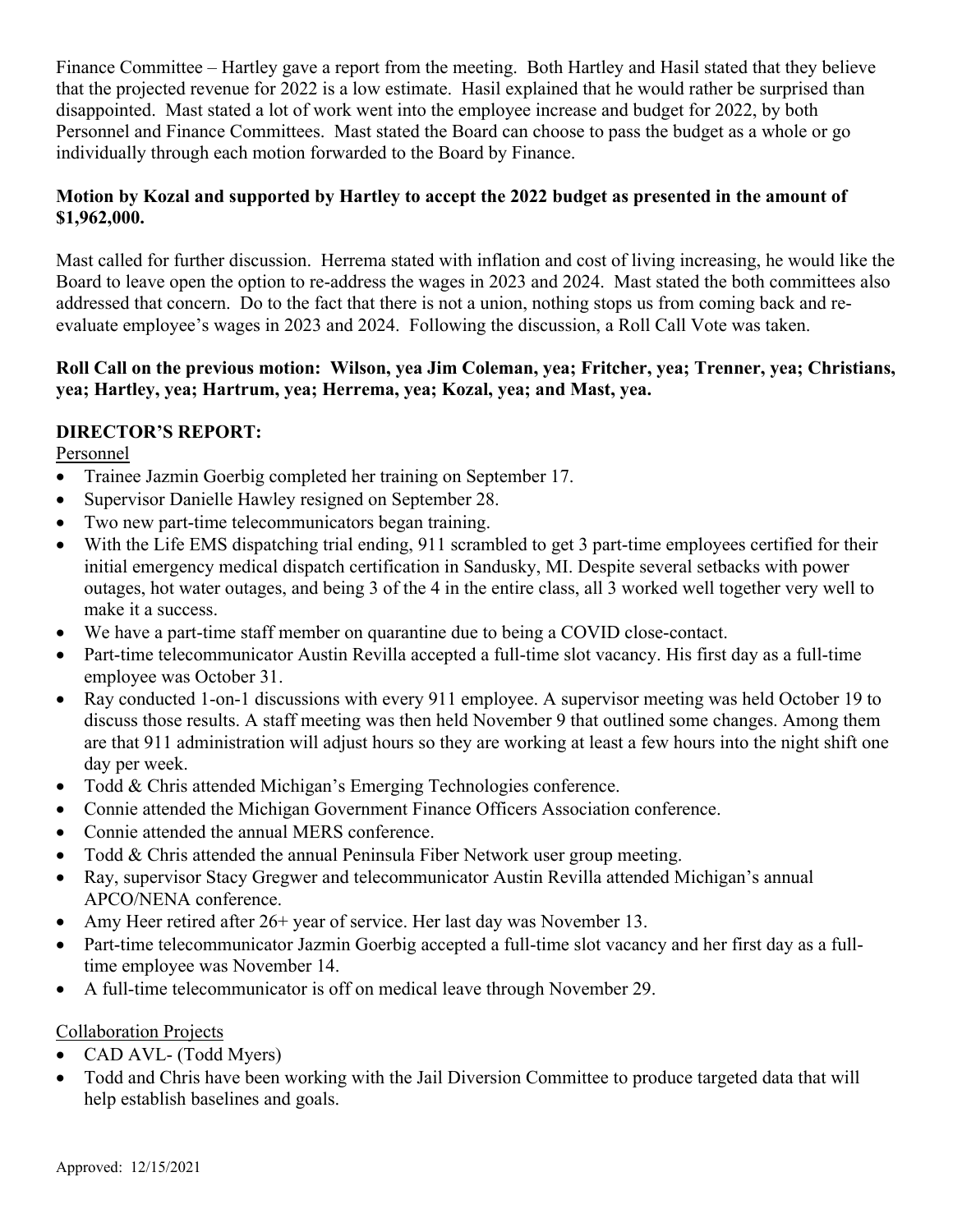- Todd, Chris and telecommunicator Josh McGahan filled in at Newaygo Co CD for a couple hours so that all of their 911 staff could attend services for a fallen co-worker. This included a final alarm, and all dispatchrelated activity. Ray attended the funeral service.
- Ray participated in an ISO review of 911. Several Oceana County FD's had an ISO inspection late this year.
- Ray met with Pentwater Township officials to discuss emergency planning.

# Radio Communications Updates

- Lakeshore Coverage- Ray's attendance of the International Wireless Communications Expo provided a look at the future of public safety communications.
- Encryption- no update

# **Other Updates**

- 911 Local Telephone Surcharge Sunset- the bill is out of the House and was briefly in and out of the Senate committee last week. We are hoping it will be approved right after Thanksgiving.
- Chart of Accounts- (Connie)
- UPS replacement- the new UPS will be installed November 29-December 1. There will be several phases and a power outage of up to 4 hours is unavoidable. (Todd/Chris).

# International Wireless Communications Expo (IWCE) Notes

# FirstNet

- If you're interested or already use FirstNet for data, you should consider HPUE (high power user equipment) devices. They are allowed 10x the signal a regular data modem is allowed. AT&T has branded their HPUE products under the name MegaRange. Use devices that have the amplifier inside the antenna (minimizes signal loss).
- The first 5 years of the FirstNet buildout is complete and there are now voice solutions being pursued. A battle between AT&T and all other carriers (especially Verizon) is quietly raging. The other carriers want access from their respective cores to the AT&T FirstNet core. Both AT&T and FirstNet are standing firm.
- **The future of public safety communications will use a combination of traditional land mobile radio (LMR) networks, cellular data networks, and Wi-Fi access**.

Mission Critical Push-to-Talk (MCPTT)

- MCPTT complies with a 3GPP standard (www.3gpp.org)
- As time goes on, radio communication systems like MPSCS will integrate with MCPTT systems
- Motorola's Wave PTT is operational on MPSCS but it is not MCPTT compliant. Instead, look to see Motorola Critical Connect deployed on MPSCS; it is MCPTT compliant.

# NFPA 1802

- NFPA 1802- "Standard on Two-Way, Portable RF Voice Communications Devices for Use by Emergency Services Personnel in the Hazard Zone"
- Work on this radio standard began in March 2013 and was just recently completed
- NFPA worked with thermal imaging cameras for info on how to build fire-resistant radios
- Some of the requirements include:
	- $\circ$  Heating radio to 350 degrees and then dropping radio in 15' of water for 15 minutes
	- o Must survive a 10'drop from 8 sides at three temps ranging from neg 4 degrees through 160 degrees
	- $\circ$  Radio must be preheated to 350 degrees for 15 minutes, and then still work after exposure to 1500-2100 degrees for 10 seconds.
	- o Work after tumbling at least 2,700 times in 3 hours